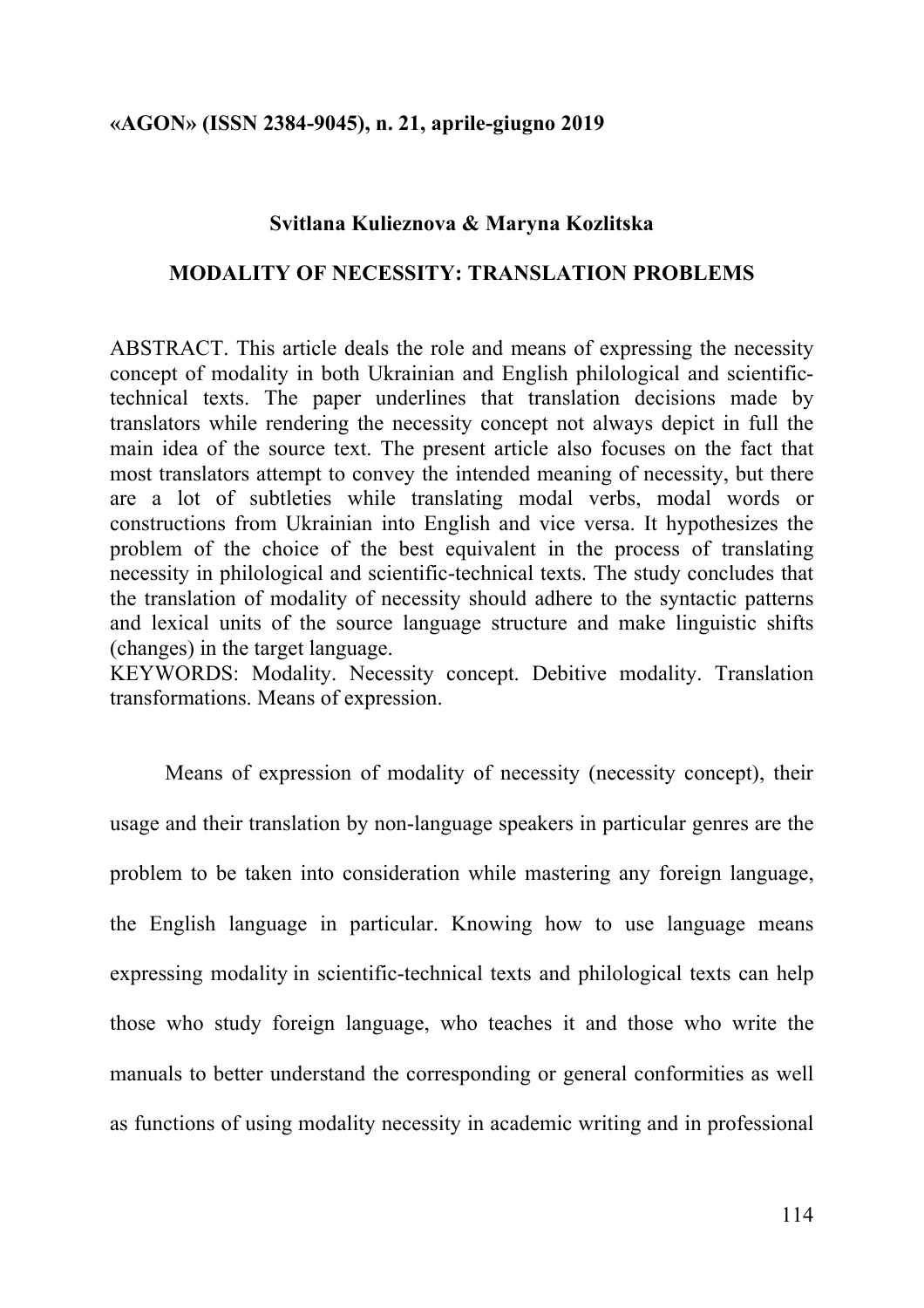scientific articles. The fundamentals for covering the problems of modality as a concept can be found in works written by Ch. Bally, V. Vinogradov, A. Bondarko, G. Zolotova, N. Shvedova, V. Panfilov, L. Yermolajeva, V. Gak, I. Gaalperin, V. Plungyan and others. Among modern Ukrainian scientists who work in this sphere it is worth mentioning A. Melnichuk, I. Vichovanets, A. Zagnitko, L. Kadomtseva, A. Grischenko, M. Mirchenko et al.

From Aristotle to I. Kant the classical logic describes modality as the category that depicts mostly the nature of objective relations between the subject and its characteristic features, relations between the subject and the predicate of the statement, and states the truth degree of the dictum from the point of view of the person who makes the utterance [3, p. 30]. Taking into account that linguistics is not as old as logic, it is obvious that it borrowed the terminology describing the modality in logic for the nomination of the linguistic phenomena having modal characteristics. Despite the fact that linguistics and logic regard modality as the relation to the reality, the object's sides under the study in these two sciences are different.

It is worth mentioning that the modality category some linguists define as the semantic one (V. Admoni, G. Kolshansky), others as the syntactic one (L. Yermolajeva, A. Zvereva). There are scientists who define it as the grammar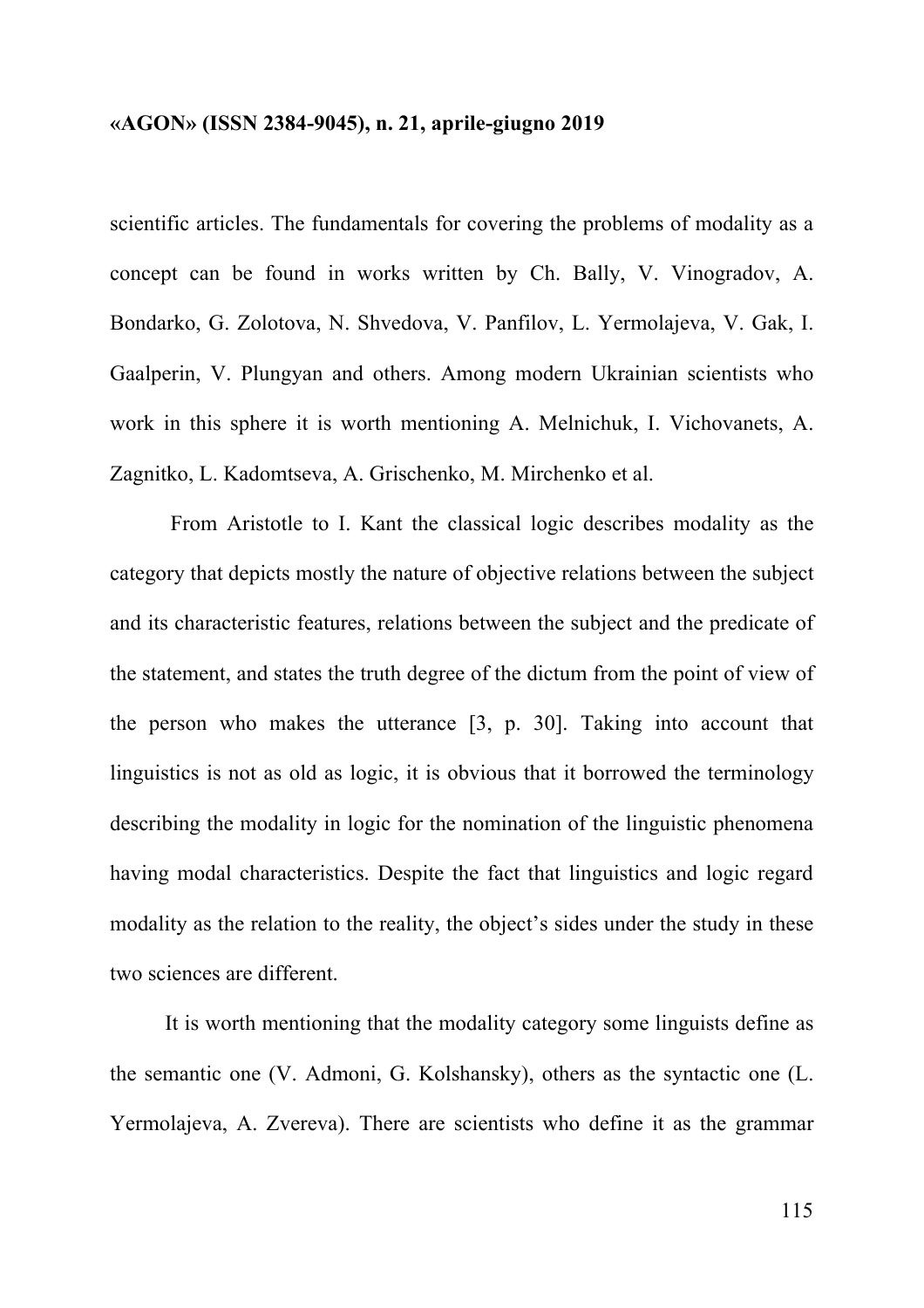category (V. Gurevich, F. Berzin, V. Vinogradov), or logic-grammatical one (V. Panfilov), logic (S. Amelina, E. Morohovskaya), functional-semantic (A. Bondarko, V. Tkachyk, V. Shinkaruk), or "speech category of subjective semantic-syntactical orientation" etc. [13, p. 79].

In the course of the modern research of modality different approaches have been formulated, among which the following can be outlined as the main ones: logical-grammatical, structural-semantic, functional-pragmatic and cognitive.

In the Ukrainian language, necessity function as the speech universal phenomenon belongs to the sort of potential situations that are viewed as the evaluating ones. It means that any situation is affected by either subjective or objective factors that, from the point of view of the subject of modal evaluation, demand obligatory transformation from the potential into the actual one. The meaning of the necessity is the manifestation of the real-potential modality necessity as in this case the situation of necessity is regarded as really possible [13, p. 87].

Necessity as the concept of the debitive modality (having its own characteristic semantic features and ways of expression) stands for the essential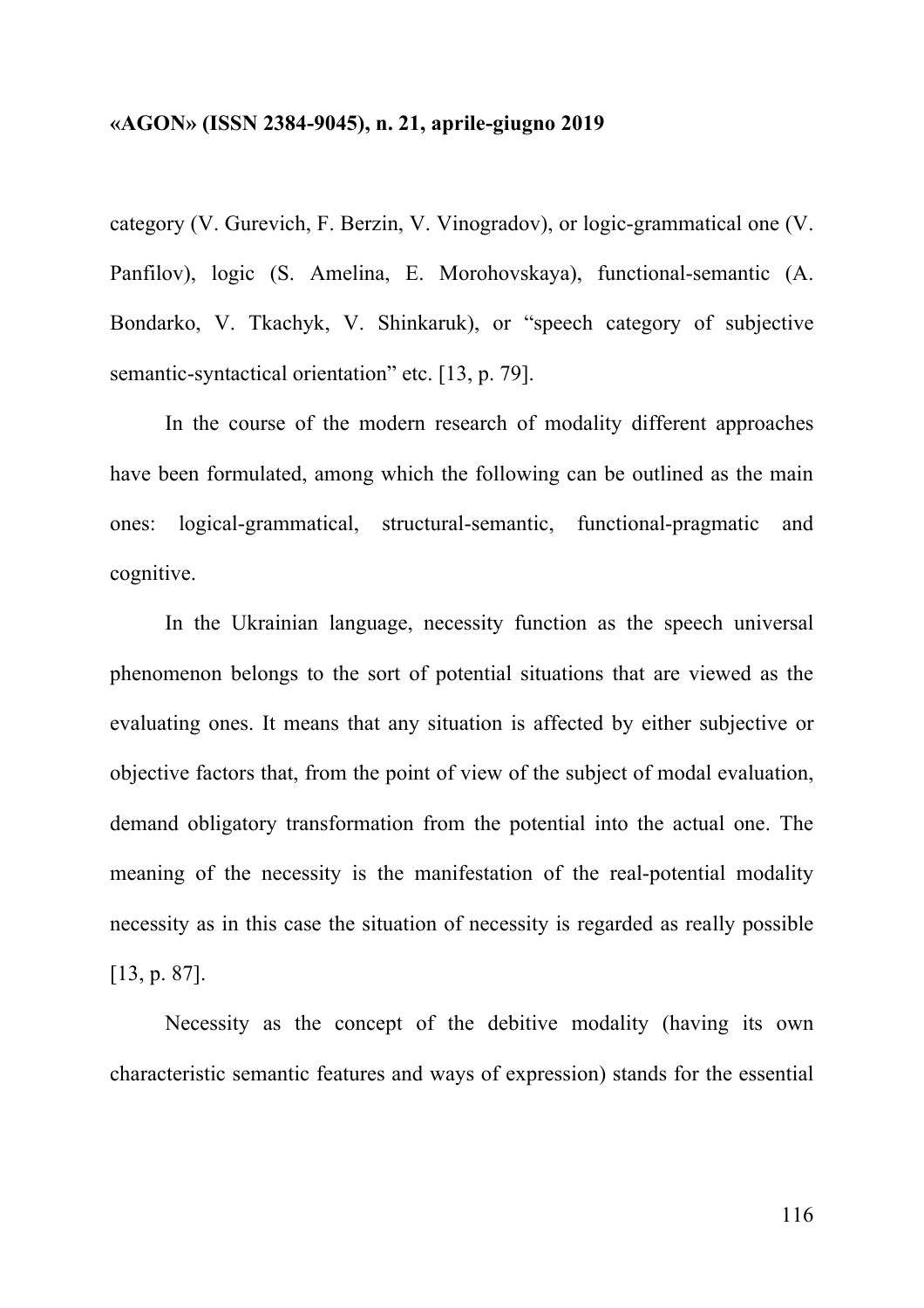need to perform any useful or desired action and it is connected directly (explicitly) with such a need.

In some linguistic articles that study the obligatory connection between the subject and the action we can find both terms: debitivity and necessity. Are these two terms identical or do they nominate different relations?

According to J. M. Gawron the concept of necessity in the English language is presented by three types, that is epistemic necessity, logical necessity, and deontic duty/obligation. So we can say that necessity is regarded in the broad sense including obligation and events determination and the modality of compulsion [15].

One of the most difficult issues of translating sentences with the debitive modality from English into Ukrainian and vice versa is the fact that any modal verb, modal word or modal construction has more than one equivalent in each of the two languages (Ukrainian and English). That is why according to A. Tron it is essential to have fundamental knowledge of all the concepts of debitive modality. In the Ukrainian language he enlists the following concepts: доцільності, повинності/норми/зобов'язання, повинності/ідеалу, вимушеності/змушеності і змушуваності, необхідності/потреби, неминучості/невідворотності. In the English language we as a rule use the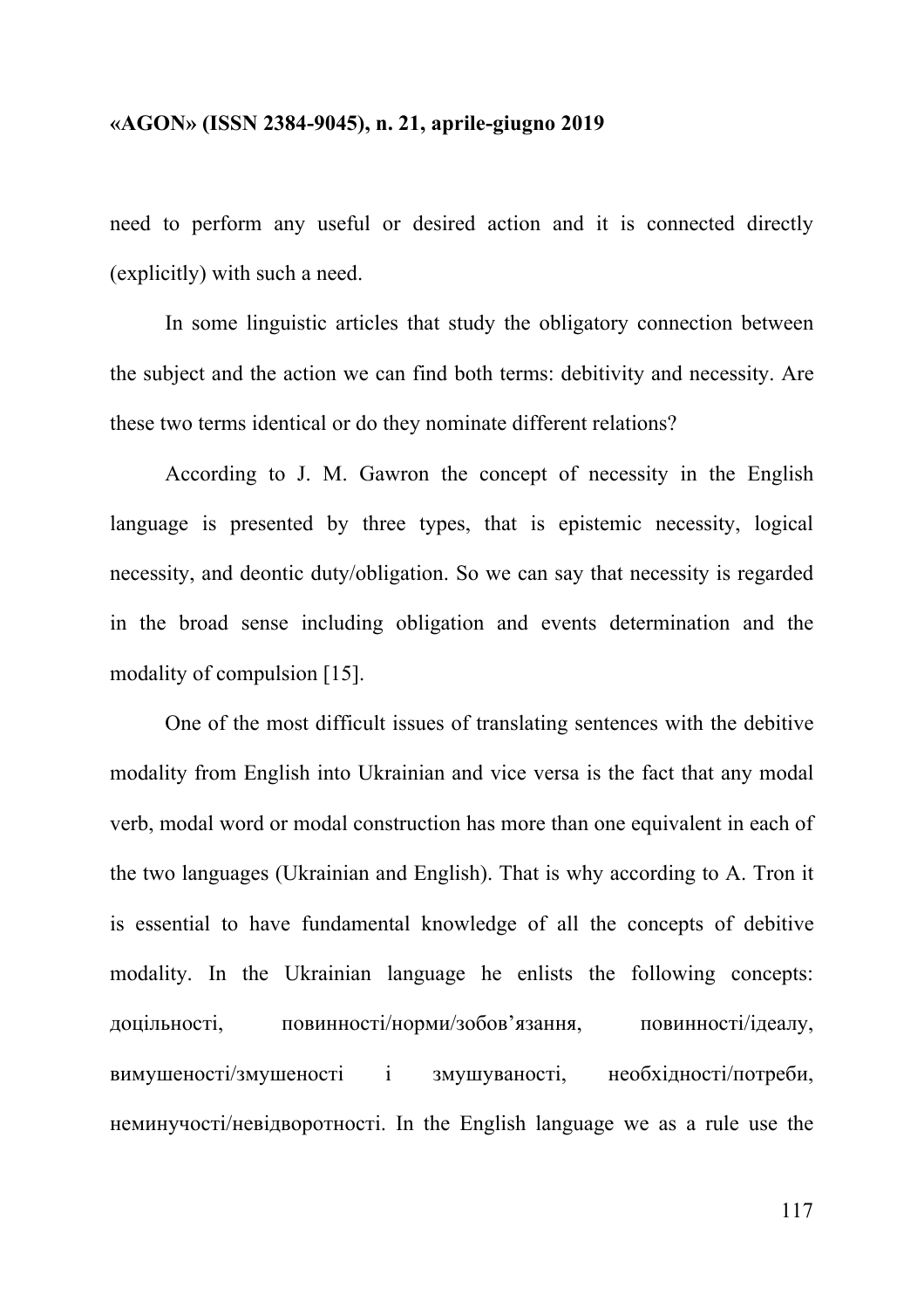| following | equivalents:                                                         | expediency, |
|-----------|----------------------------------------------------------------------|-------------|
|           | obligation/duty/norms/compulsion/force/necessity/demand [7, p. 579]. |             |

Each of these concepts is characterized by its own differentiating meanings and ways of expression in English and Ukrainian which proves the expediency of the division of the debitive modality. For example, *вимушеність=compulsion* as the debitive modality concept means the obligation of doing not desirable, forced, affected by some peculiar conditions for the subject to do. In the English language the central modal modifier of the compulsion concept is the modal verb *must*.

There are no precise criteria differentiating concepts of obligation and necessity which very often leads to their full assimilation or overlapping, especially in the Ukrainian language. First of all, it can be explained by the rules of word-building in the Ukrainian language as building lexical units («повинен» – повинність, «необхідно» – необхідність) are polysemantic, interchangeable and can be explained by each other. But we can find significant difference in the Ukrainian language between "повинність and необхідність" (duty/obligation and necessity) from the logical point of view, as both these language units nominate different characteristics of the reality: necessity and obligation/duty. Both terms in the English language focus on the obligation of performing some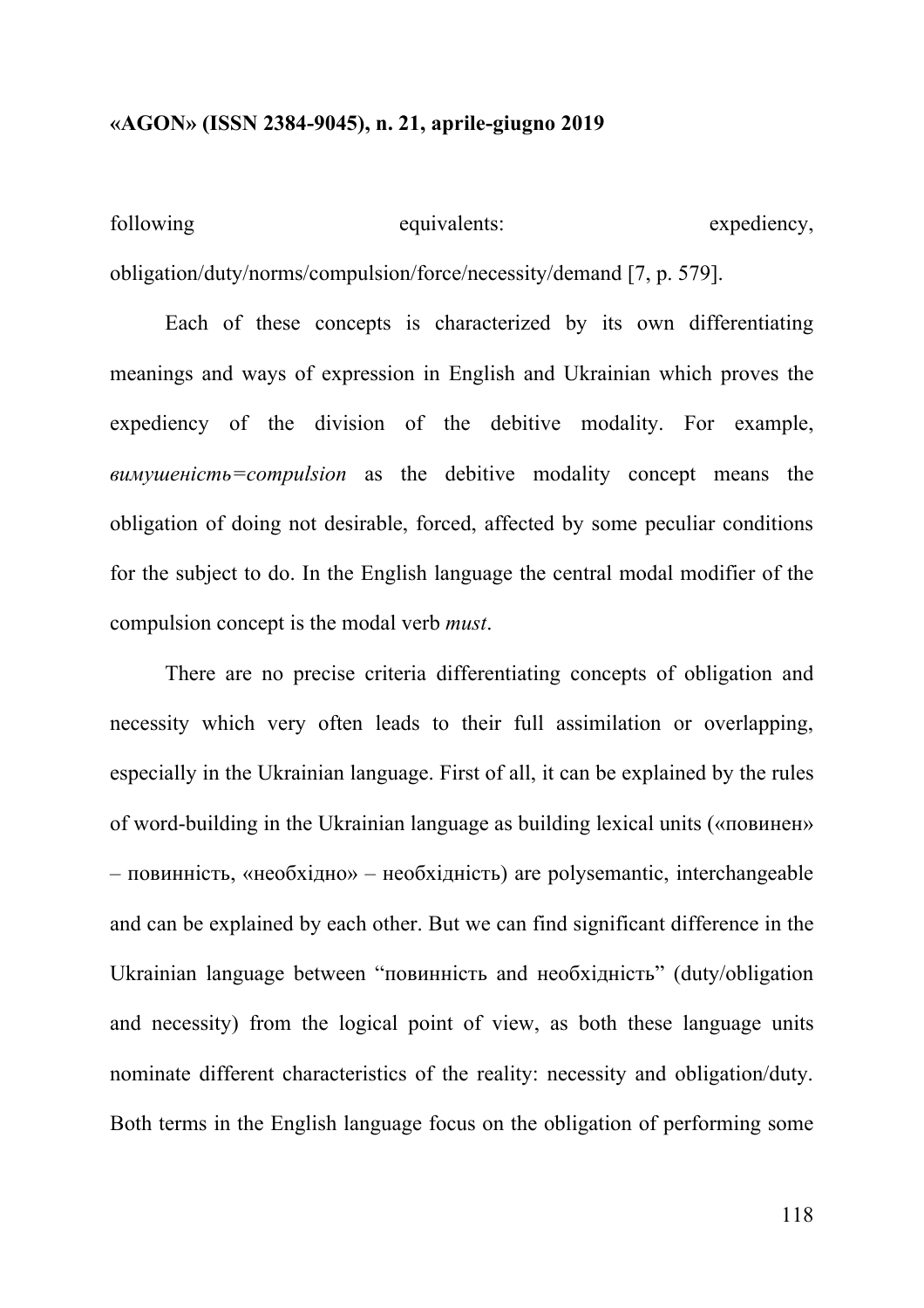action. But in the Ukrainian language, contrary to the necessity, duty is directly connected with morality and ethical notion. [14]

So to our mind, it is worth combining such subtleties of modal meaning as necessity, compulsion, obligation, etc. under one term debitivity. We will consider debitivity as a kind of 'internal' objective modality, that can involve the wide spectrum of the norms prescribed to the subject to perform at any situation according to the extra-linguistic conditions, internal state and demands of the subject, conformities of his life, laws, traditions, customs, rules, duties, obligations, regularities, agreements etc.

The most used way of expressing debitive modality in the English language is modal verbs being the part of the complex modal predicates formed by the modal part (as a rule a modal verb) and the infinitive of the main verb. But the modal part can be also expressed with the help of lexical-grammatical constructions, for example: *had better, be bound to, be necessary to, be obliged to, be supposed to, be due to, be forced to, be compelled to* etc.

In the Ukrainian language the structure and semantics of necessity allow us to mark out such tools on different language levels to express necessity: a) lexical: modal verbs and predicates; b) morphological: constructions in the form of imperative mood but without the imperative meaning (such sentences have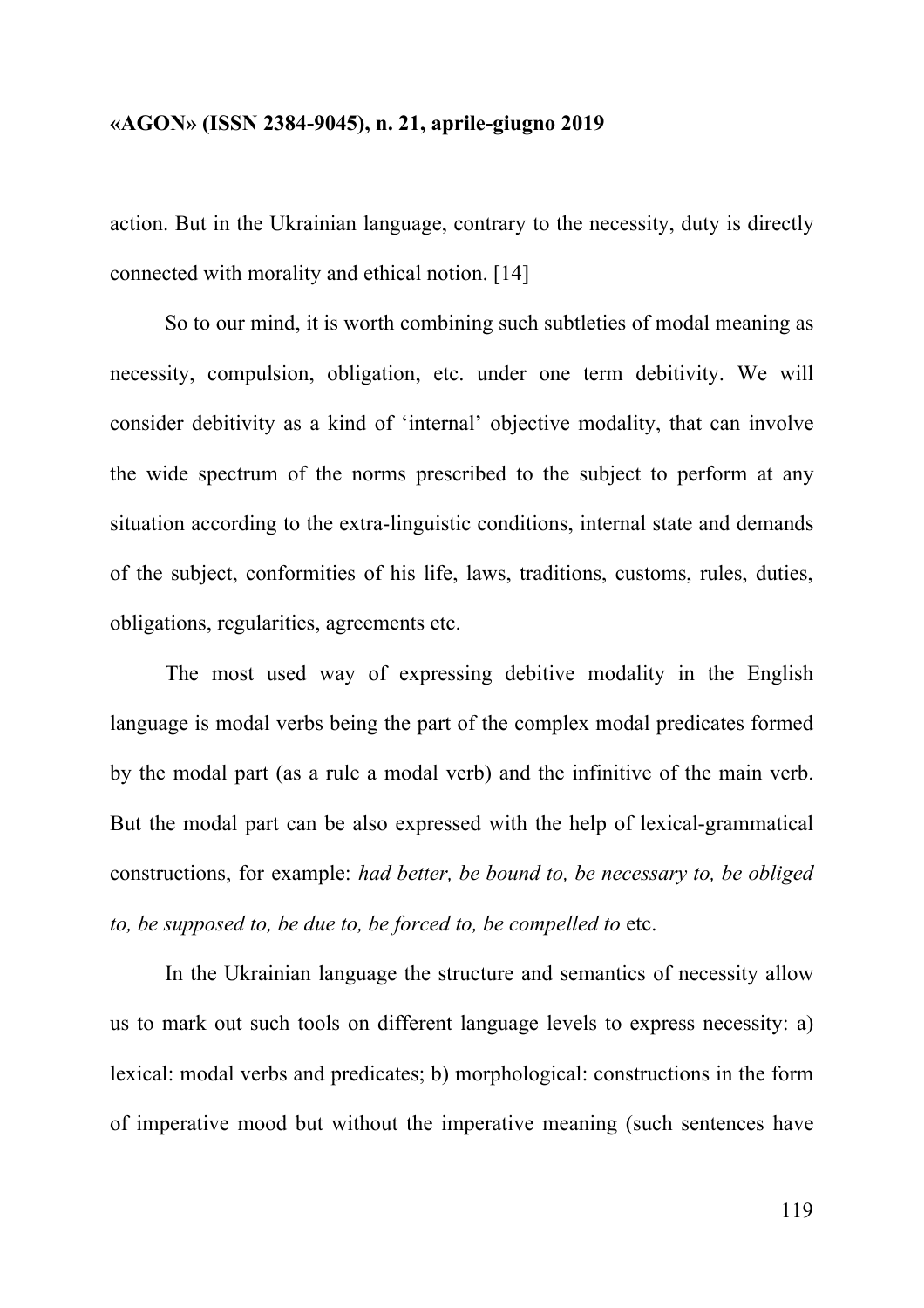the meaning of instruction or order); c) syntactical means: constructions with independent infinitive (infinitive clauses) [13, p. 90].

Speaking about necessity/obligation we should say that in the English language modal verbs are used more often comparing to the usage of modal words or modal constructions.

Any text, taken as a particular language unit, has its own linguistic and extra linguistic characteristics. In this paper we will consider two styles of text that is scientific-technical and philological. Each type of such texts has specific defining features and peculiarities, realized in the manner of using language units and the way these units are combined in the complex and meaningful structural and stylistic integrities. The main goal of the scientific functional style is knowledge systematization, world cognition, delivering study results, proving theories, basing hypotheses and classifications, phenomenon explanations, giving any scientific material, presenting scientific data to the public [1, p. 33].

Speaking about the Ukrainian language of science we should underline the fact that it has been developing and flourishing under a number of complex conditions including problems of Ukrainian language terminology and extralinguistic factors (the latter one is the struggle of Ukrainians for the rights of their mother tongue). Having gone out into the orbit of science, the Ukrainian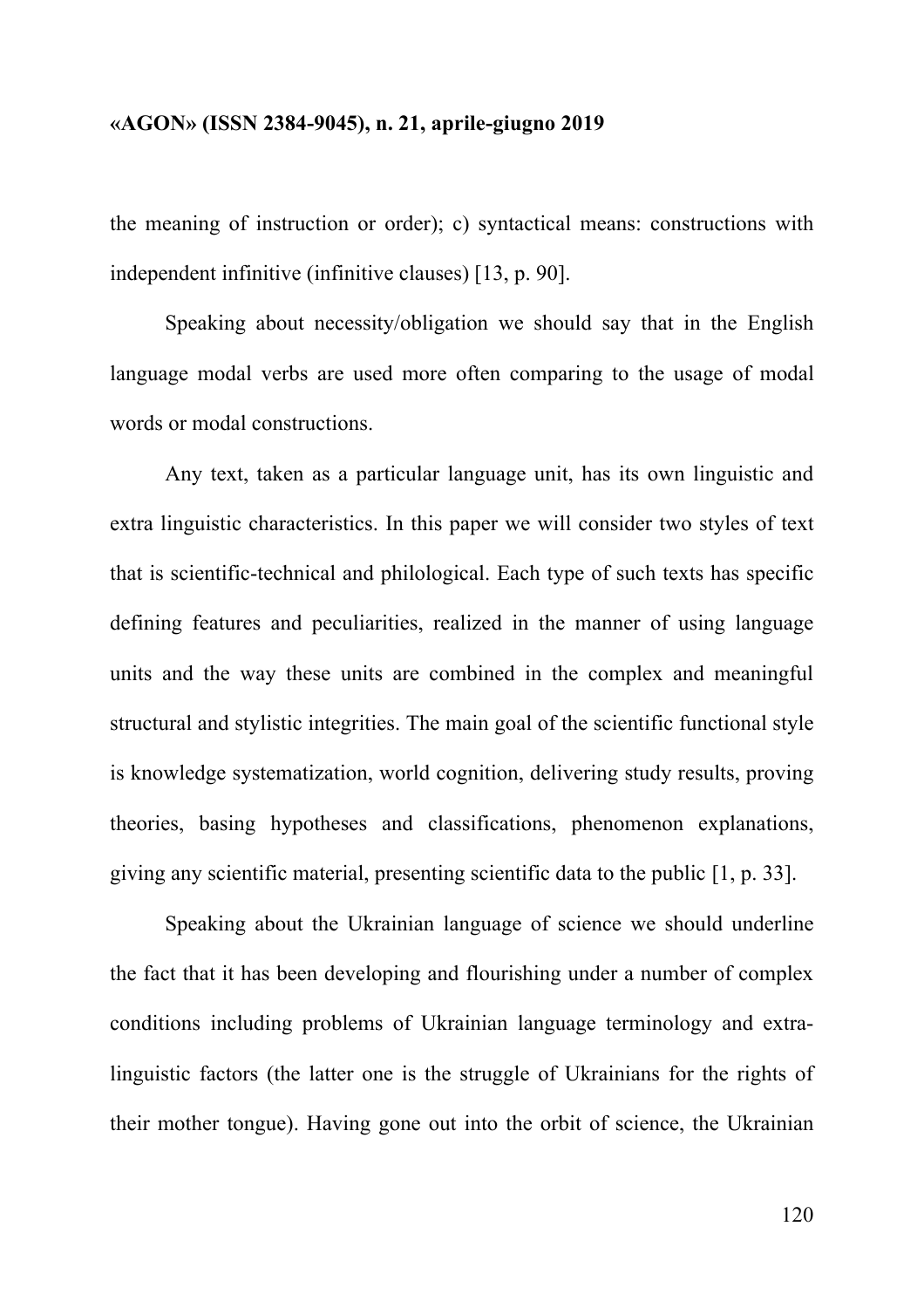language has visually reanimated its programmed rationalism to verbalize logical categories of thinking and cognition at the highest level [4, p. 18]

We have carried out the analysis of the translation of necessity in philological and scientific-technical texts (from English into Ukrainian and vice versa) on the basis of 300 units used in the annotations. The analysis was performed on the lexical and grammatical levels. On the lexical level the investigated unit was a word or word combination, on the grammatical level – a sentence.

The Ukrainian translation school has long and rich tradition, though its development has taken place under difficult social and historical conditions as the Ukrainian language itself has faced been downward pressure. Ukrainian translators in different historical periods have always strived the best world literature masterpieces to enrich the Ukrainian culture. During the period of independence new possibilities for the development of the Ukrainian translation school have been opened and translators see their task in the widening of the relations between Ukrainian and foreign literatures.

Approaches to the translation have changed and in the Ukrainian school of translation as well as in the teaching translation we use different classification of 'translation transformations' to render in full the original text in its translated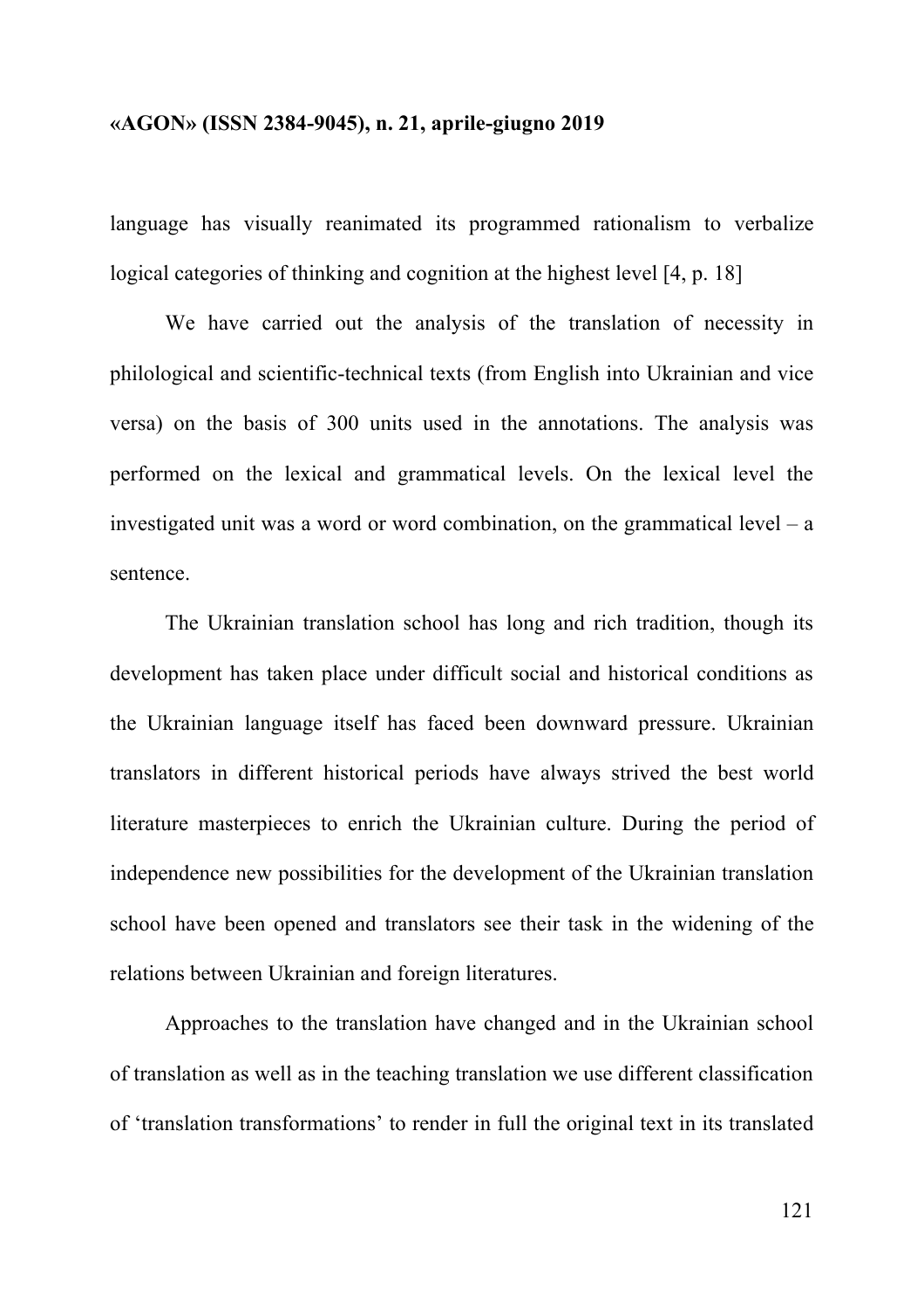variant.

The problem of translation transformations has been under study by many Russian and Ukrainian linguists. Each of them has offered his/her definition for them, but the common feature for all the approaches is the idea that translation transformations are the key element while translating any text.

Ya. Retsker, A. Shevnin and N. Serov group the transformations into lexical and grammatical; R. Minjar-Beloruchev classifies them into grammatical, lexical and semantic; V. Komisarov outlines three groups of transformation: grammatical, lexical and lexical-grammatical, while L. Latishev describes morphological, syntactical, stylistic and mixed transformations. A. Fiterman and T. Levitska describe grammatical, stylistic and lexical transformations. L. Barchudarov stated that all translation transformations can be grouped into the following four groups: **replacement**, **substitution**, **addition** and **omission**. Our Ukrainian scientist V. Karaban differentiates between five basic grammatical transformations: **permutation**, **substitution**, **addition**, **omission** and **complex transformation** [2, p. 125].

In our study we used the generalized classification of translation transformations on the basis of the above mentioned scientific concepts. As according to the results of our study necessity is more presented at the lexical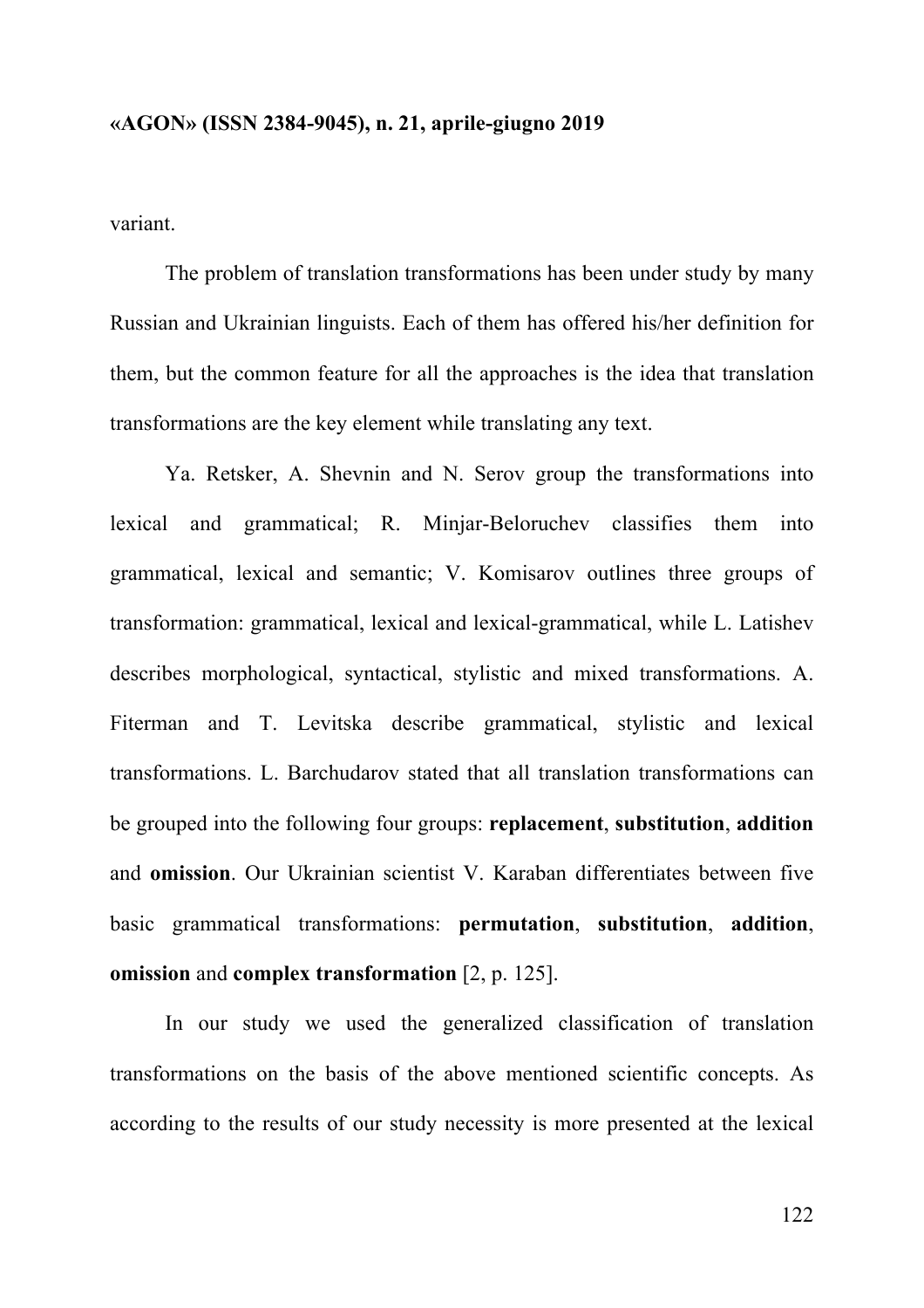and lexical-grammatical level in both languages, then it is worth using the transformations of the corresponding levels.

At the grammatical level we found **integration** (combining some sentences into one), **portioning** (dividing one sentence into a number of smaller ones), **addition**, **omission**, **replacement**, **substitution** and **complex substitution**.

At the lexical level there was found **synonymous substitution**, **calque**, **transcoding**, **contextual substitution** (**differentiation**, **concretization**, **and generalization**), **sense development/meaning extension**, **antonymic translation**. It is important to say that, as a rule, different translation transformations are used simultaneously. For example, replacement can be accompanied with substitution and a grammatical transformation is accompanied with a lexical one etc.

We have found out that in philological texts in most cases the units having the meaning of necessity at the grammatical level are translated (from Ukrainian into English) with the help of grammar substitution and addition. The second place among the most frequently used transformations belongs to omission and replacement. And we can state that complex transformation is used less often. Let's look at some examples: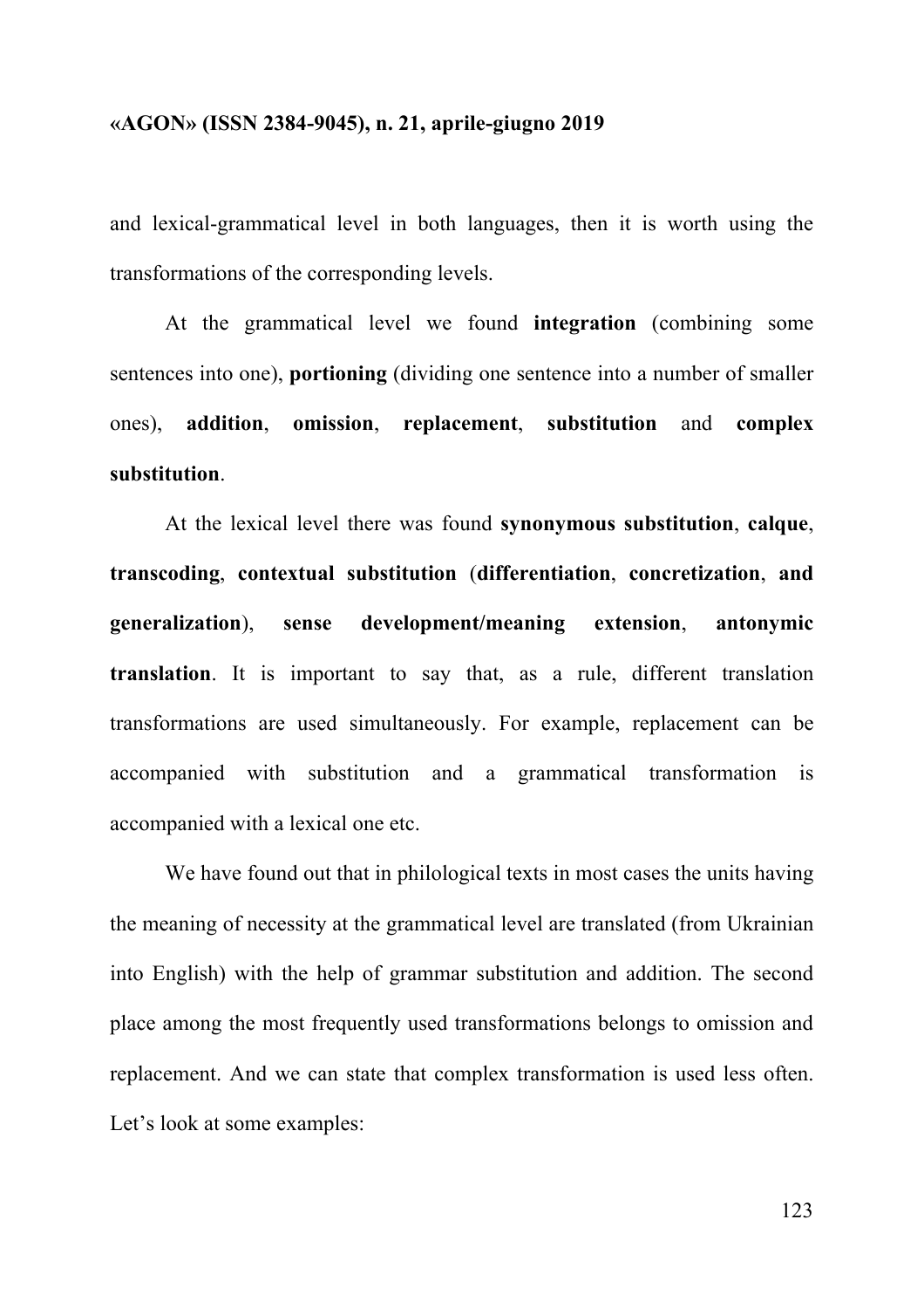#### 1) Grammatical substitution

*Зроблений акцент на необхідності опрацювання невеликих за обсягом галузевих словників-глосаріїв для спеціальних цілей, призначених для студентів перекладачів.* 

*An accent has been put on the needs of compiling small-size special purpose dictionaries-glossaries foe students of departments of translation.*

2) Addition

*Для досягнення мети необхідно з'ясувати місце філософської категорії часу у системі мови.*

*To achieve the goal it is necessary to find out the place of the philosophical category of time in the language expression.*

3) Omission

*Окреслено причини, які зумовлюють потребу проведення такого дослідження.*

*Reasons for carrying out this study have been identified*.

4) Replacement

*Сконцентровано увагу на необхідності використання жанрового підходу при переході від еліптичного до деталізованого, розвинутого письма на початковій стадії навчання.*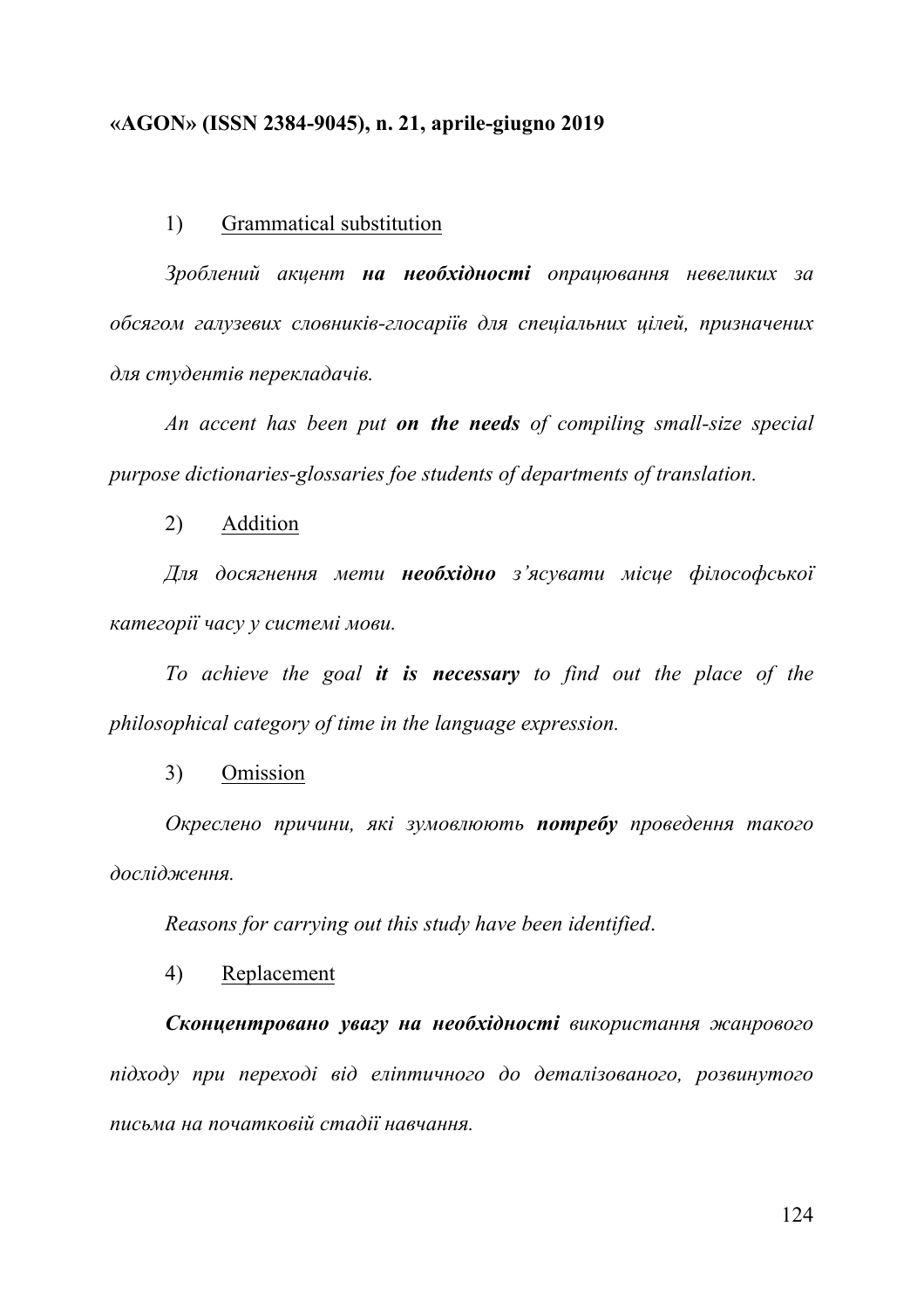*The necessity of using the genre approach in the transition from an elliptical to a detailed, developed writing skills at the initial stage of the training* 

## *is substaintiated.*

### 5) Complex transformation

*Звернено особливу увагу на необхідний психолінгвістичний аспект сприйняття символів і знаків, про які йдеться.*

*Particular attention has been devoted to the needs of psycholinguistic aspect of the perception of symbols and signs which are discussed in this article.*

In the philological texts at the lexical level the units having the meaning of necessity are translated with the help of the dictionary equivalent, contextual substitution and variant equivalent. Here are some examples:

## 1) Equivalent translation

*Потенціал читання та перекладу повністю відповідає потребам і побажанням студентів і сприяє підвищенню ефективності текстів.* 

*Reading and translating have a high potential to fit students' wants and needs and further push learning efficiencies.*

#### 2) Contextual substitution

*Значну увагу зосереджено на візуальних компонентах. Проаналізовано тавизначено їхню важливість і доцільність*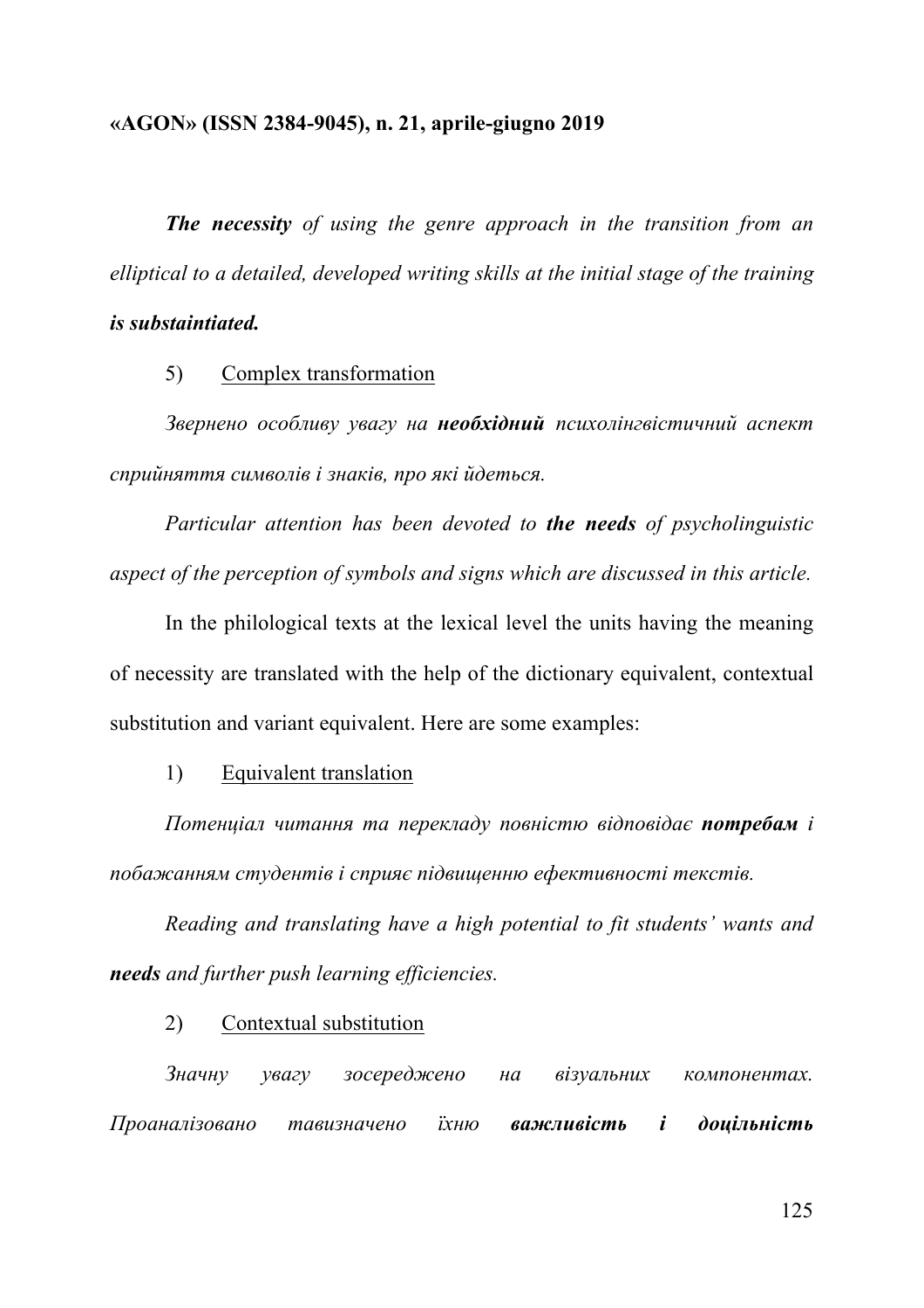*використання.*

*Great attention is paid to the visual elements. Their importance and the necessity of usage have been analyzed.*

3) Variant equivalent

*Визначаються перспективи подальшого дослідження цієї проблеми, які полягають у необхідності створення нової методології.*

*For futher research on this problem, there are identified prospects, related to the need to develop a new methodology.*

As for the results of our study of scientific-technical texts, we can state that in most cases grammatical substitution was used accompanied with addition; then translators widely used replacement, and the least used transformation is omission. It is also worth mentioning that comparing these texts to the philological ones it is hardly ever used omission, and grammatical substitution is accompanied, as a rule, with addition. It can be explained by the logic of presenting the cognitive meaning of utterances in a scientific-technical text that provides their inter-motivation and cohesion. That is why omission as a translation transformation is possible to be used only in some cases contrary to the situation with the philological texts. Let's consider some examples: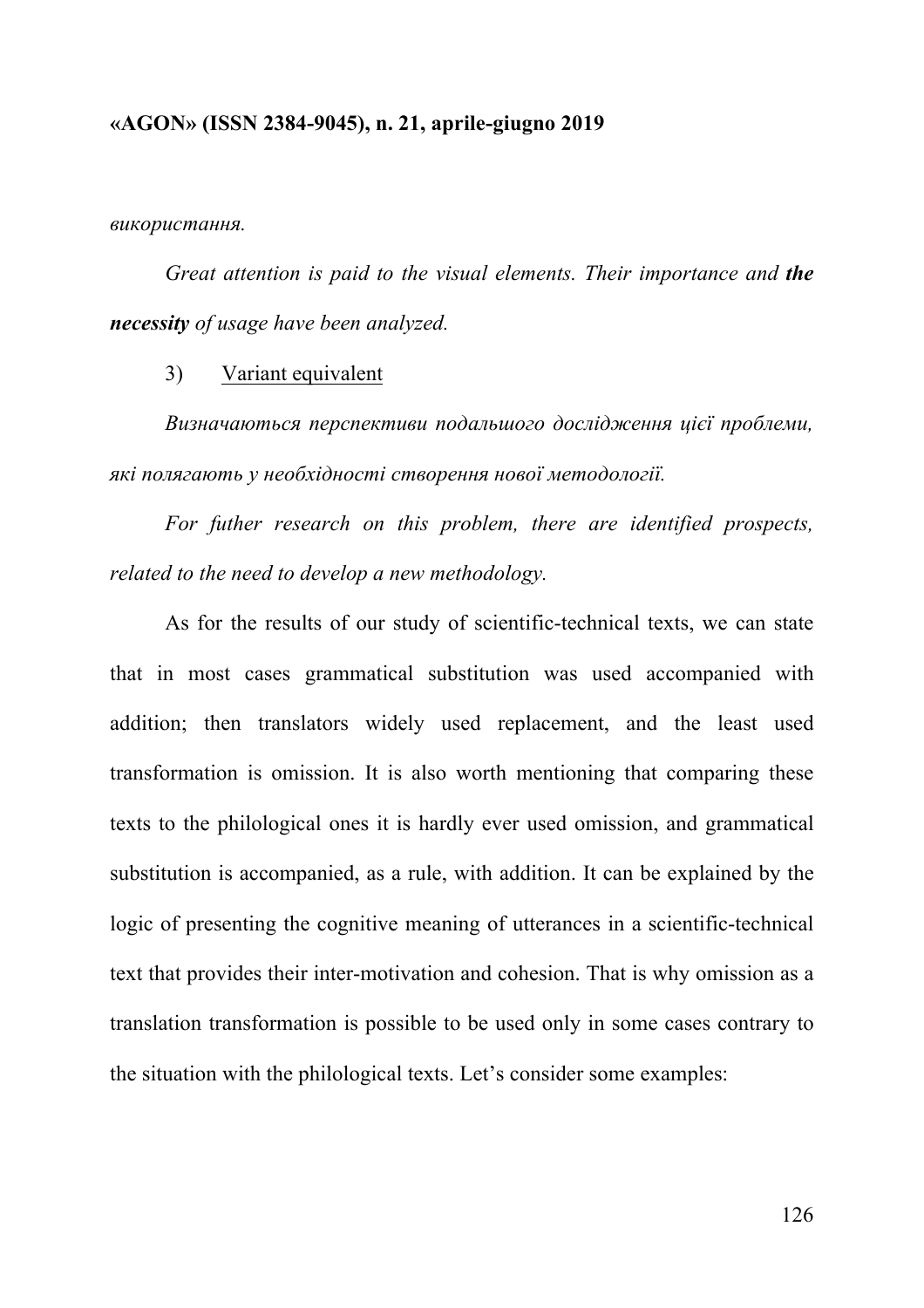#### 1) Grammatical substitution and addition

*Аналіз динамічних моделей ескалаторів типажного ряду пов'язаний із застосуванням значної кількості типорозмірів тягових ланцюгів, тому необхідним є створення універсальної експериментально-розрахункової методики оцінювання пружних властивостей тягових ланцюгів.* 

*Analysis of dynamic models of a number of escalators typical character concerned with the use of a significant amount of traction chains types and sizes, so there is need to create universal experimental and calculated methodology for assessing the elastic properties of traction chains.*

2) Replacement and grammatical substitution

*Необхідність ефективного використання енергетичного та частотного ресурсів каналів телекомунікацій.*

*Efficient use of energy and frequency resource of telecommunication channels is needed.*

*3)* Omission

*Актуальною є проблема створення більш надійних методів та інструментів, необхідних для діагностики умов роботи механічних клапанів серця.*

*There is an actual problem in creating more reliable methods and tools*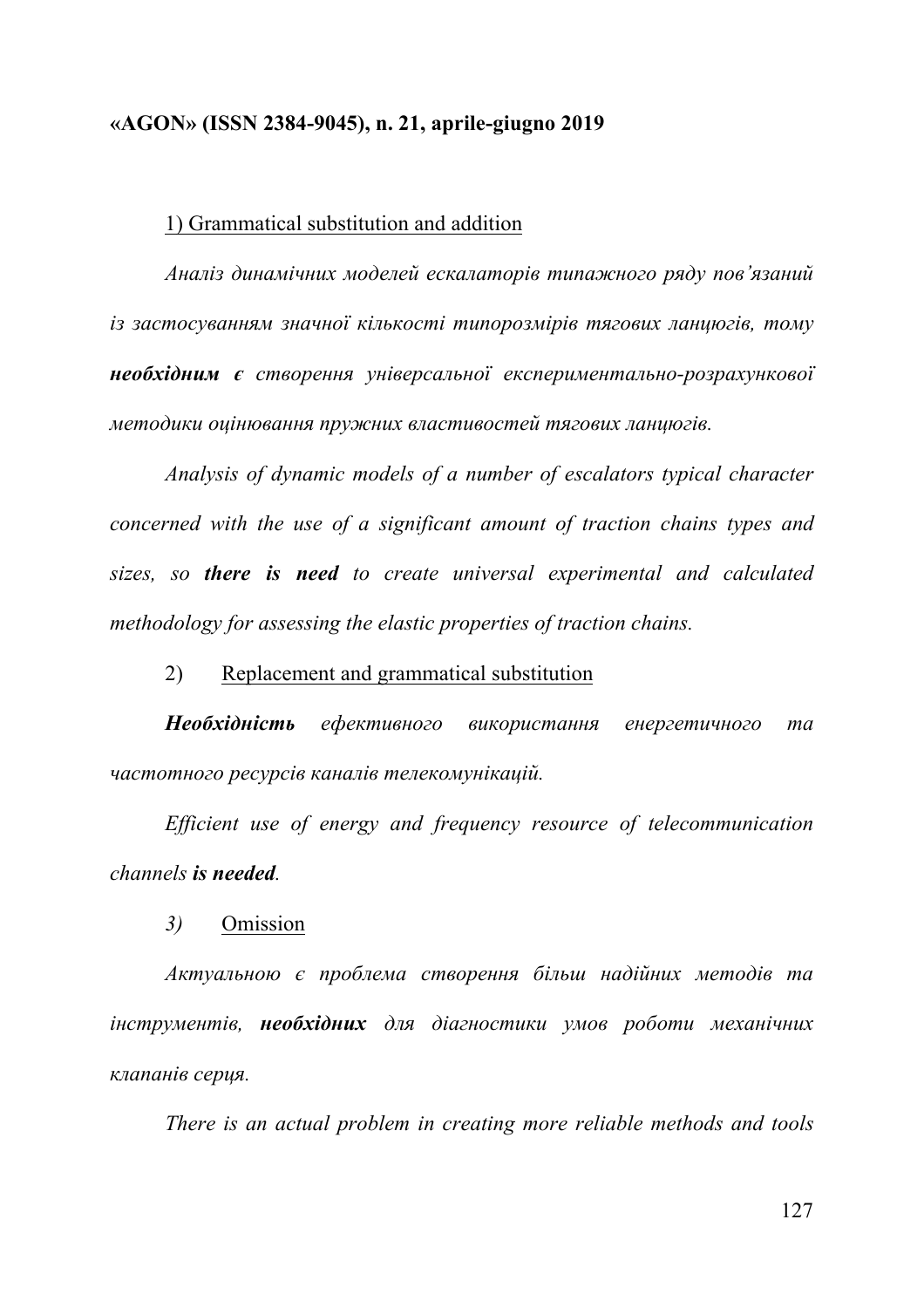*for the operation diagnostics of mechanical heart valves.*

In scientific-technical texts translators mostly used equivalent translation, contextual substitution and variant equivalent. For example:

1) Equivalent translation

*Отримані кути візування повністю задовольняють вимогам до сучасних наземних і повітряних ОЕСС.* 

*The angles of sight fully meet the requirements of a modern land and air OSS.*

### 2) Contextual substitution

*Розуміння того, як бізнес-процеси (в сенсі тлумачення, даного Andrea Burattin) виконуються на практиці, життєво необхідне для сучасної організації, оскільки це показує реальну ситуацію, виявляючи недоліки та "вузькі" місця.*

*A precise picture of how business processes (in the interpretation by Andrea Burattin) are performed in real-life is vitally important for an organization because it shows actual situation revealing gaps and bottlenecks.*

#### 3) Variant equivalent

*Така конструкція потрібна для досягнення більшої підйомної сили, що надає змогу здійснення вертикального зльоту та посадки.*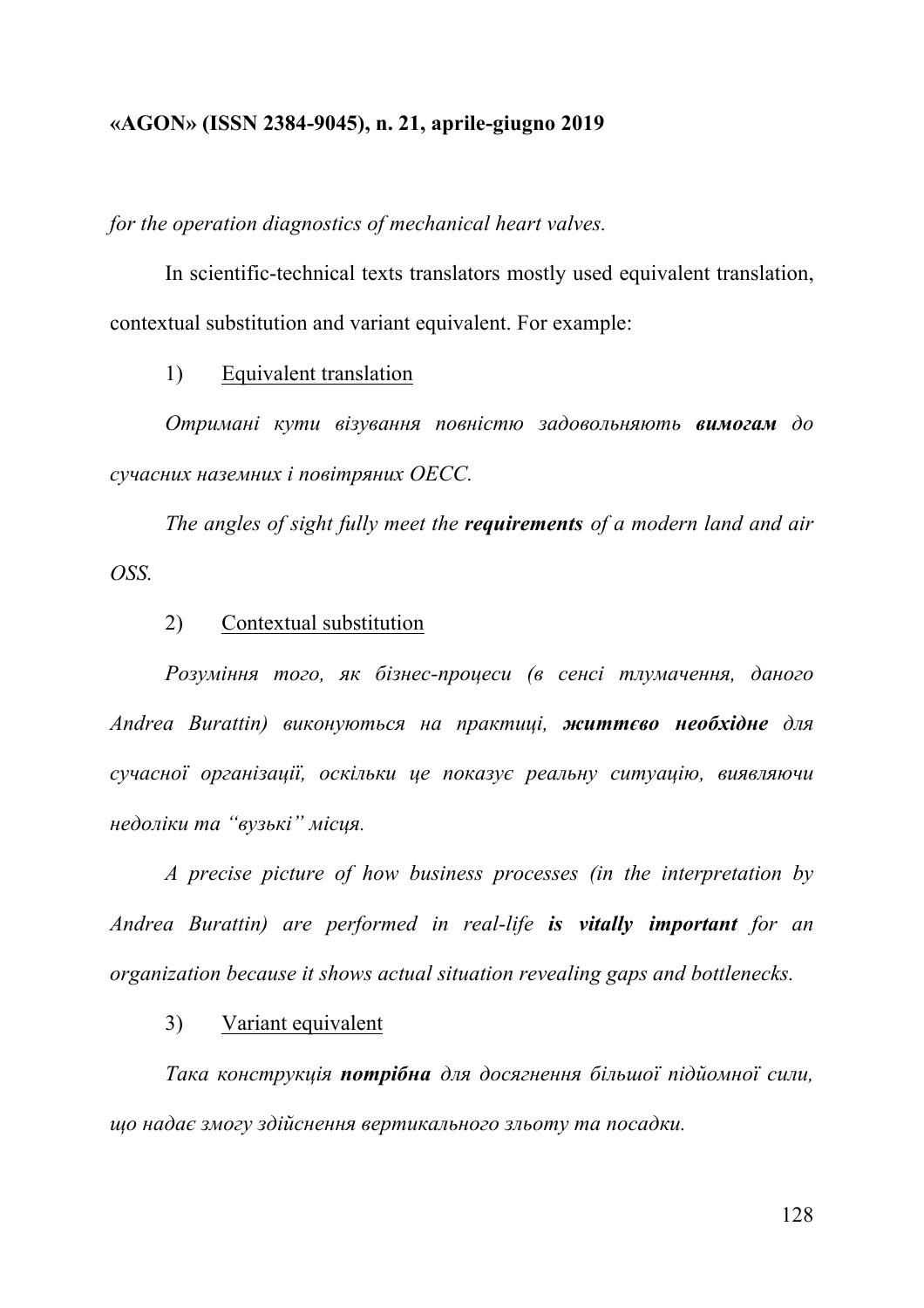*This design is necessary to achieve greater lift force which enables the implementation of a vertical takeoff and landing.*

In the course of our study we found out that modal words of necessity mostly used in the Ukrainian philological texts are translated in the following way: *необхідність – necessity.* While in the scientific-technical texts we encountered such cases *необхідність = вимога – requirement.* In some cases, translators used contextual substitution to generalize or concretize the meaning of necessity. For example:

*У статті описаний панельно-вихровий метод аеродинамічного розрахунку літака, необхідний для проведення дослідження та розробки методичних рекомендацій.*

*This article describes the panel and the vortex method of calculating the aerodynamic aircraft required to perform research and development guidelines.*

*Завдяки цьому, нам вдалося досягти вимог щодо контролю продуктивності чутливого елемента резонансних коливань CVG щодо різноманітних факторів.*

*Thanks to this, we managed to achieve the requirements for the control of performance of resonant vibrations CVG sensitive element to various disturbing factors*.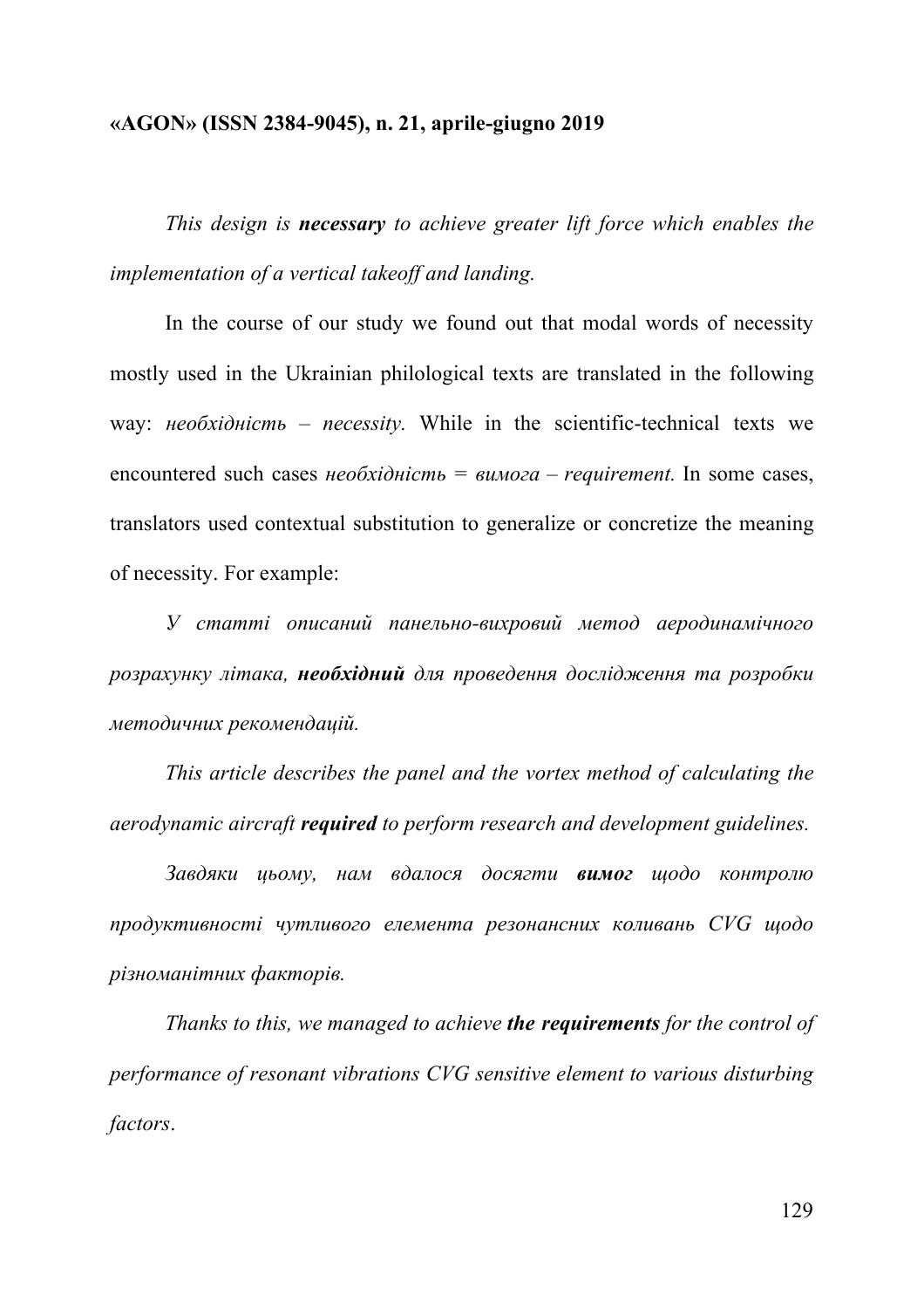In the above given examples '*requirement'* and *'it's required'* are used in the English sentence, though it does not render in full the Ukrainian original sentence. Here are some more examples of using modal noun '*requirement'* in the meaning of necessity/duty while translating the Ukrainian sentences.

*Для коректного заходу на посадку гелікоптера потрібно знаходитися в центральній зоні.* 

*It's required to adhere to the central zone for correct helicopter landing.*

*Висотний літак, розроблений в цей момент має значні розміри через ці вимоги.* 

*High-altitude aircraft developed at the moment have significant size due to those requirements.*

*Високе значення аеродинамічної якості вимагає великого крила з співвідношенням сторін X, яка визначається площею крила і довжиною крила.*

*High value of aerodynamic quality requires large wing aspect ratio λ, which is determined by the wing area and wing length.*

*Від величини ККД насосів залежить величина необхідної потужності турбіни.*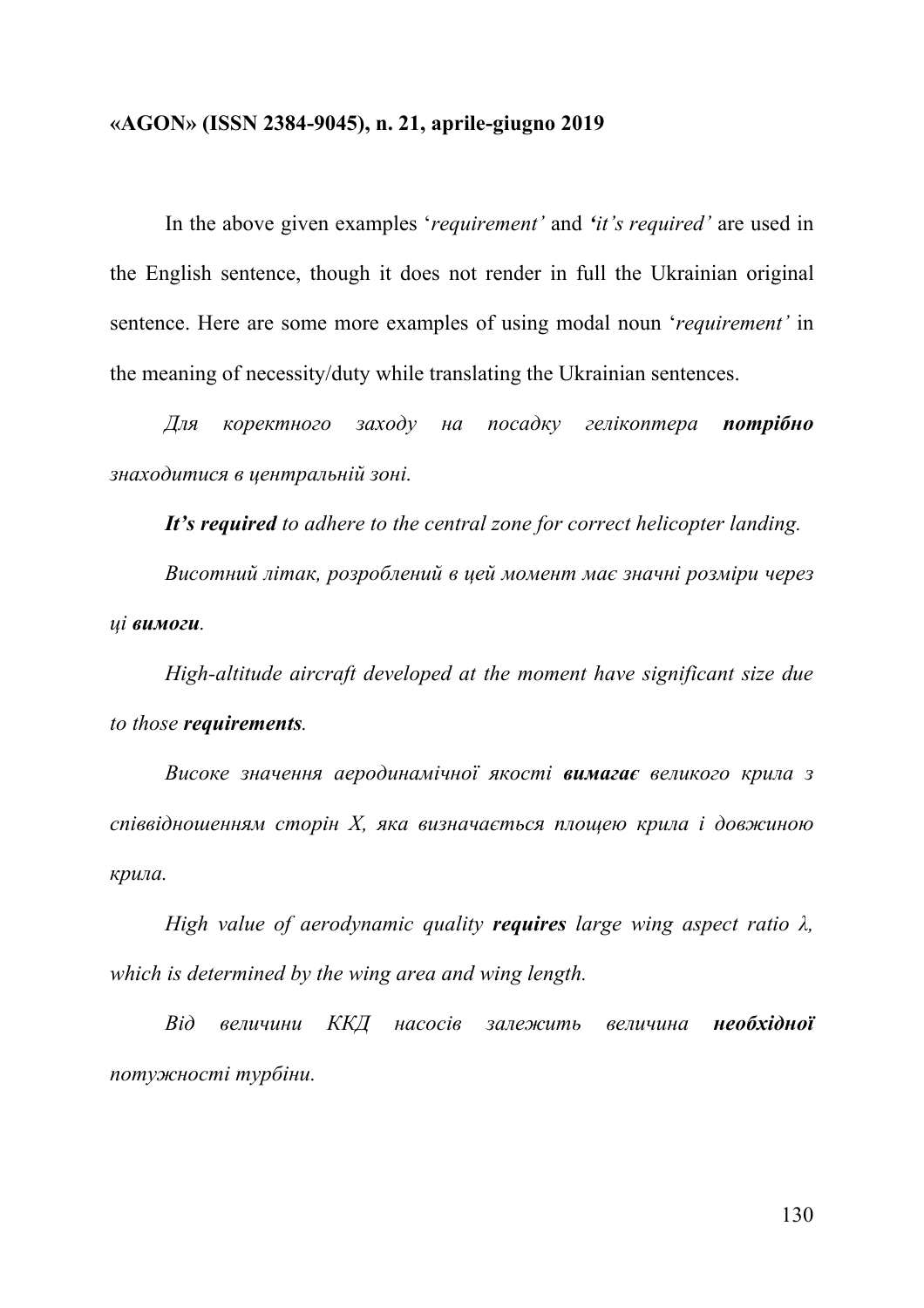*The magnitude of the required turbine power depends on the efficiency of the pumps.*

Summing up we can state that despite belonging to the same functional scientific style, both these types of texts have different structure, semantics and usage of the ways of expression of necessity.

The necessity in general, ways of its expression, methods and tools to produce the adequate translation in different styles and genres are the problems and aspects to be studied and paid attention to while preparing future translators. It can help students, teachers and authors of the manuals to understand more deeply this phenomenon as a necessity leading to a better quality of professional translation.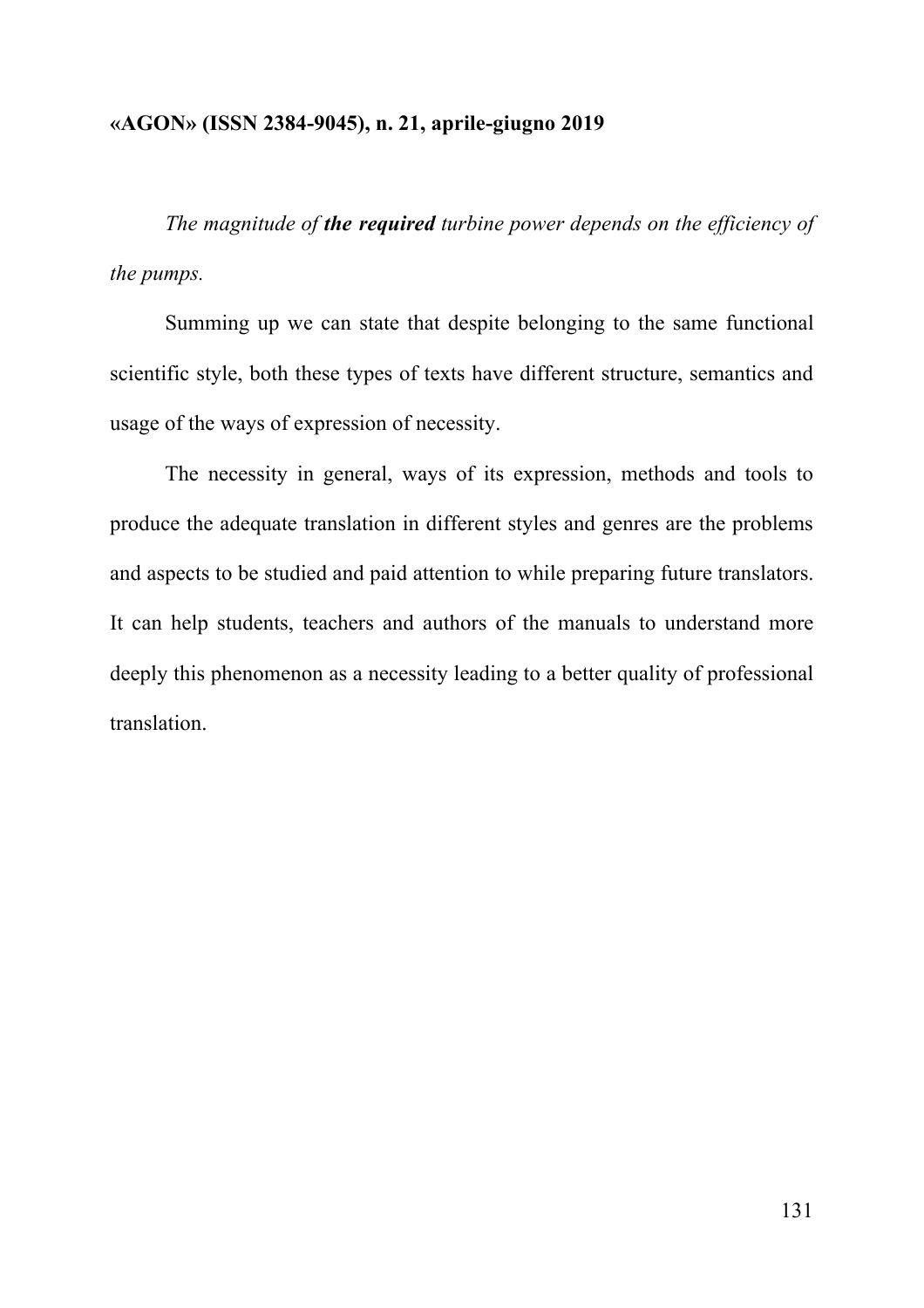# **REFERENCES**

1. Іщенко Н. Г. Лексико-граматичні домінанти наукового тексту. Вісник Національного технічного університету України "Київський політехнічний інститут ім. Ігоря Сікорського". Сер. Філологія. Педагогіка. 2013. Вип. 1. С. 32-42.

2. Карабан В. І. Переклад англійської наукової і технічної літератури. Граматичні труднощі, лексичні, термінологічні та жанрово-стилістичні проблеми. Вінниця: Нова книга, 2002. – 564 с.

3. Ніка О. Модальність у взаємозв`язках класичної логіки і лінгвістики. Вісник Київського національного університету імені Тараса Шевченка. Літературознавство, мовознавство, фольклористика. 2007. Вип. 18. С. 30– 33.

4. Онуфрієнко, Галина Сергіївна. Науковий стиль української мови : навчальний посібник. Київ : Центр навчальної літератури, 2006. – 310 с.

5. Помазан О. С., Ковтун О. В. Засоби вираження модальності в сучасній англійській мові. Вісник Запорізького національного університету. 2016. С. 138–142.

6. Сафонова Н. M. Еволюція поглядів на суб'єктивну модальність. Вісник Львівськ. ун-ту. 2004. Вип. 34, Ч. I. С. 74–80.

7. Тронь О. А. Складові категорії дебітивності. Семантика мови і тексту : Матеріали VI Міжнар. наук. конф. Івано-Франківськ : Плай, 2000. С. 578–581.

8. Актуальні питання іноземної філології : наук. журн. / Східноєвроп. нац. ун-т ім. Лесі Українки, Ін-т інозем. філології. – Луцьк: Східноєвроп. нац. ун-т ім. Лесі Українки, 2014–2018. URL: https://apif.eenu.edu.ua/?page\_id=27 (дата звернення 25.03.2019).

9. Вісник НТУУ "Київський політехнічний інститут ім. Ігоря Сікорського". Сер. Філологія. Педагогіка. 2013–2017. URL: http://visnyk.fl.kpi.ua/issue/archive (дата звернення 05.03.2019).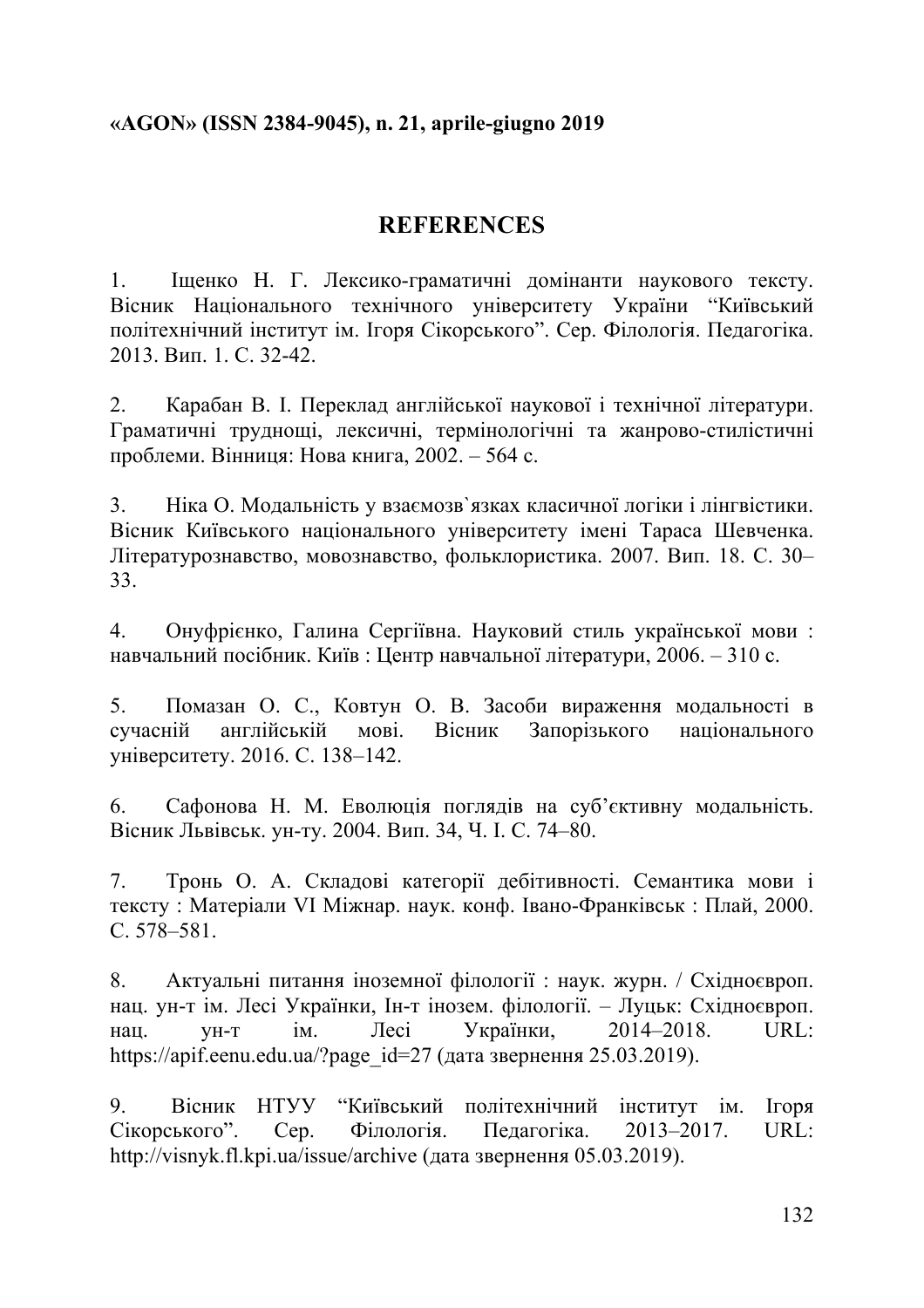10. Вісник НТУУ "Київський політехнічний інститут ім. Ігоря Сікорського". Сер. Механіка гіроскопічних систем. 2012-2018. URL: http://mgsys.kpi.ua/issue/archive (дата звернення 14.03.2019).

11. Вісник НТУУ "Київський політехнічний інститут ім. Ігоря Сікорського". Сер. Приладобудування. 2013-2018. URL: http://ismc.kpi.ua/issue/archive (дата звернення 15.03.2019).

12. Вісник НТУУ "Київський політехнічний інститут ім. Ігоря Сікорського". Сер. Інформаційні системи, механіка та керування. 2013- 2018. URL: http://ismc.kpi.ua/issue/archive (дата звернення 15.03.2019).

13. Сікорська О. О. Функціонально-семантична категорія потенційності в українській мові: автореф. дис... канд. філол. наук: 10.02.01 / Одес. нац. ун-т ім. І.І.Мечникова. 2007. 199 арк. C. 174-199. URL: http://www.nbuv.gov.ua/ard/2007/07soopum.zip (дата звернення 15.03.2019).

14. Тронь О. А., Панькова Т. В. URL: http://194.44.152.155/elib/local/81.pdf (дата звернення 02.06.2019)

15. Gawron J. Modality. San Diego State University. URL: https://gawron.sdsu.edu/semantics/course\_core/lectures/modal\_lecture.pdf (дата звернення: 19.04.2019).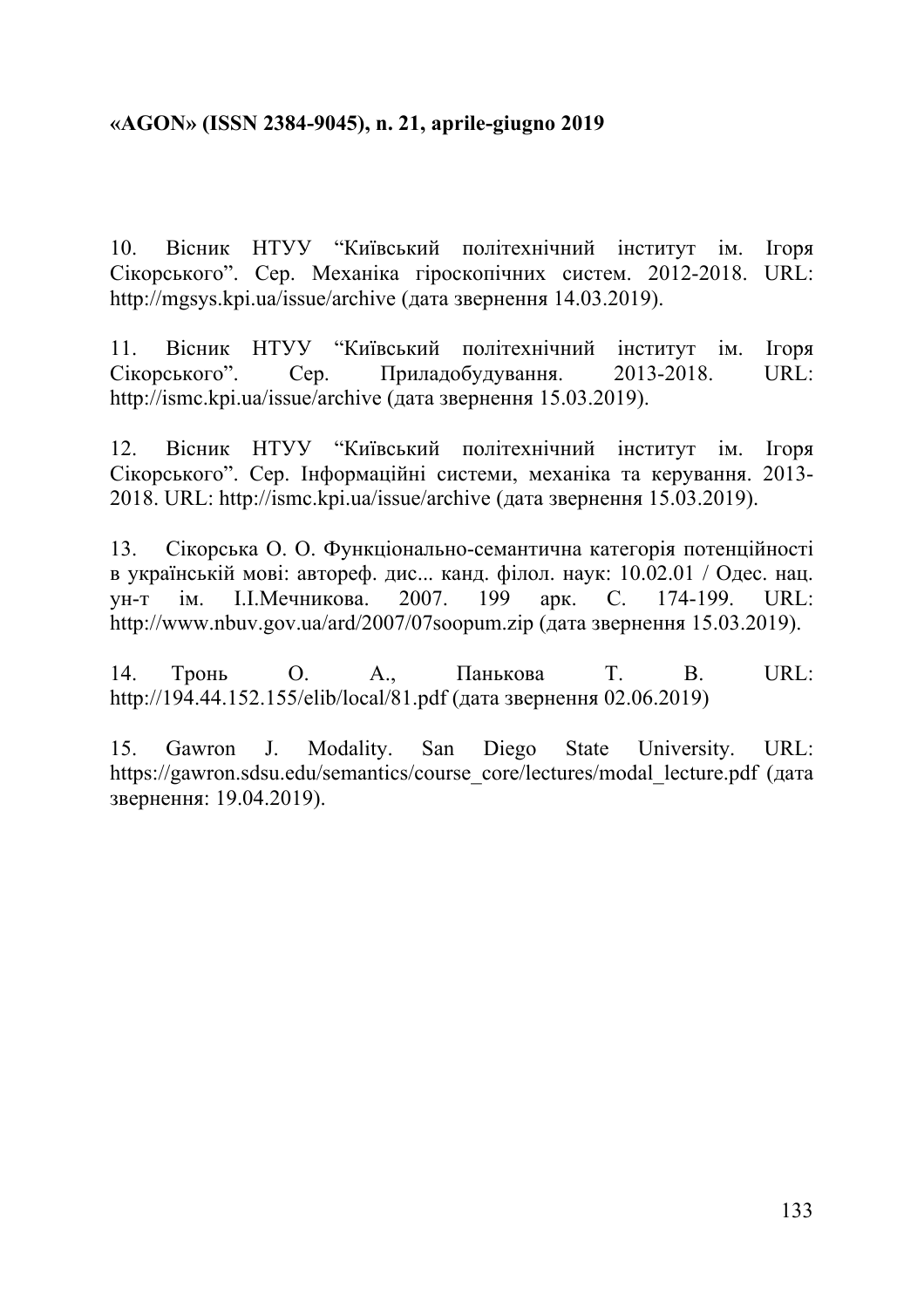## **REFERENCES**

1. Ishchenko N. G. Lexical-grammatical dominant scholarly text. Bulletin of the National Technical University of Ukraine "Igor Sikorsky Kiev Polytechnic Institute". Series. Philology. Pedagogy. 2013. Issue 1. P. 32-42.

2. Karaban V. I. Translation of English scientific and technical literature. Grammatical difficulties, lexical, terminological and genre-stylistic problems. Vinnytsa: Nova Knyha, 2002. – 564 p.

3. Nika O. Modality in the interconnections of classical logic and linguistics. Visnyk of Taras Shevchenko Kyiv National University. Literature, linguistics, folklore. 2007. Issue 18. P. 30-33.

4. O. Pomosyan, O. Kovtun, Means of expressing modality in contemporary English. Visnyk of Zaporizhzhya National University. 2016. P. 138-142.

5. Onufrienko G. S. Scientific style of the Ukrainian language: Manual. Kyiv: Center of educational literature, 2006. – 310 p.

6. Safonova N. M. Evolution of views on subjective modality. Visnyk of Lviv University. 2004. Issue 34. P. 74-80.

7. Tron O. A. Compositional categories of debitivity. Semantics of language and text: Materials VI International sciences conf. Ivano-Frankivsk: Plai, 2000. P. 578-581.

8. Current issues of foreign philology: sciences. Journal / Lesya Ukrainka Eastern European National University, The Institute of Foreign Languages. Philology. – Lutsk: Eastern Europe Lesya Ukrainka National University, 2014- 2018. URL: https://apif.eenu.edu.ua/?page\_id=27 (access date 25.03.2019).

9. Visnyk of NTUU "Igor Sikorsky Kyiv Polytechnic Institute ". Series. Philology. Pedagogy. 2013-2017. URL: http://visnyk.fl.kpi.ua/issue/archive (access date 05.03.2019).